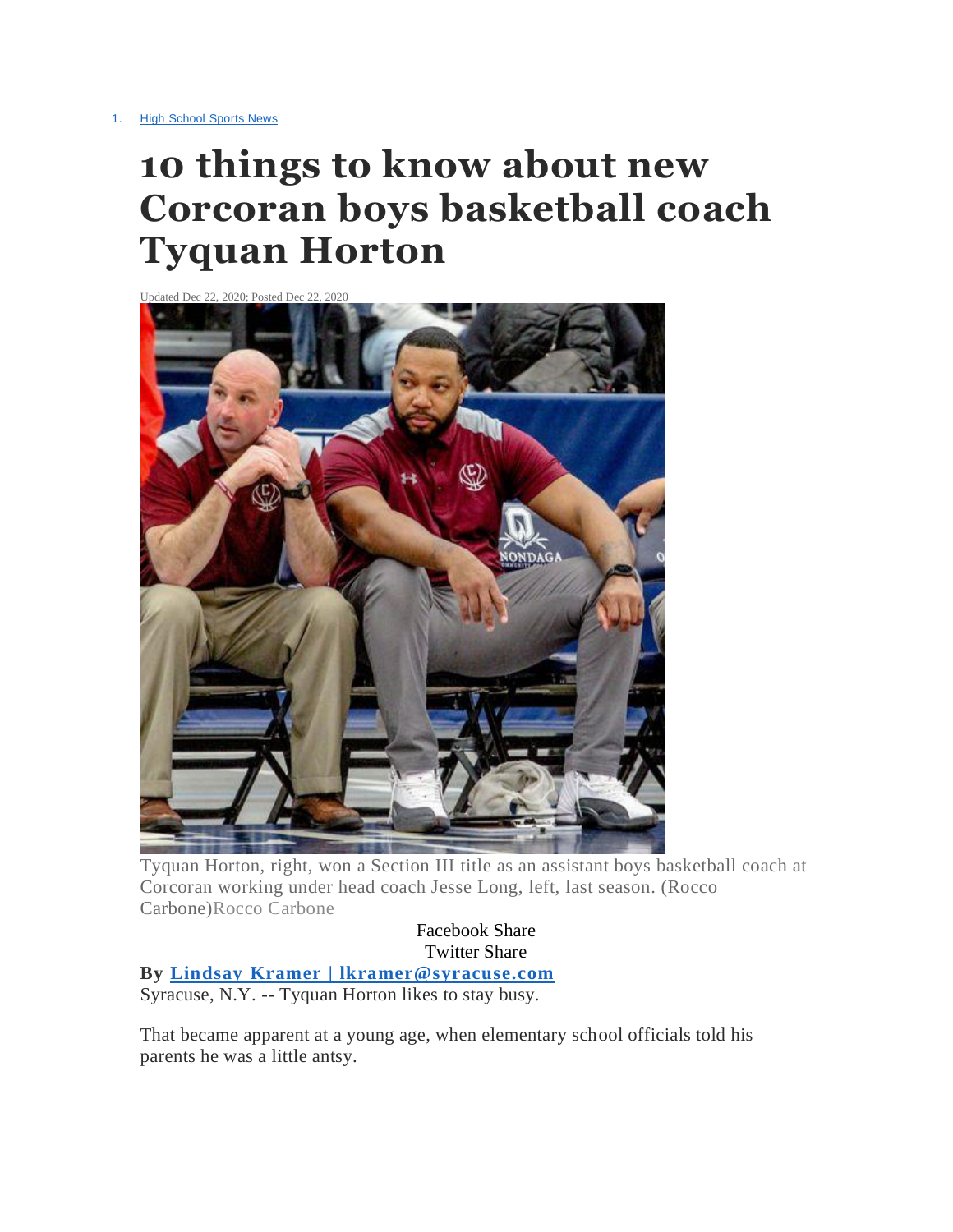"I love trying new things because I was always the kid who had to be busy. I was that way from a child," he said. "I remember when I was in elementary school they would call my parents and say, well, he's fidgety or he won't sit down. And my mother and father would always say, well you have to give him something else to do because I would finish my work super early."

So through the years, Horton always found things to fill the time. He learned to play the drums and piano. He sang in the church choir and acted in school plays. He excelled at basketball and football, playing both at Corcoran. He took up riding Harleys and became involved in social work.

Horton recently got another task to chew up the hours when he was named head boys basketball coach at Corcoran. It was a fitting choice. Horton was working as the junior varsity coach under Jesse Long, the man he replaces, and is also a long-time assistant football coach at the school.

Horton, a special education teacher in the district, recently discussed his new job and the path he took to it. Here are 10 takeaways:

#### **He was a champion basketball player**

Horton was a senior on the 2000 Cougars squad that won a sectional title, the school's last such title until 2020.

"That was a once-in-a-lifetime thing right there," he said of winning as a player. "For us seniors, we had such high hopes in football and then we lost in the sectional final to Henninger. So that was a tough one. So to win it in basketball was extra special. The team isn't as big, you have that close camaraderie with all 12 guys. That was just special, to say the least. I mean I don't even have words to describe that, that feeling right there."

#### **But a lasting memory of that season came in a loss**

The Cougars reached the state semifinals that year, where they were trounced by a juggernaut Mt. Vernon team that included future NBA player Ben Gordon. The game started poorly and went downhill from there.

"(Teammate) Jake Haggerty gets the tip. We're on the floor and off the tip, he goes for a layup, he misses it and I catch it off the rim, but I miss the dunk. So in our minds, that right there was probably one of my greatest memories because I felt like we were about to have a really good game and win the state championship and beat Mount Vernon.

"Lo and behold, that was completely wrong. But just that brief moment at the beginning of that game where we were so pumped up, we were so excited. That whole run was great, but that moment in time, on the floor, was really awesome."

# **Basketball was fun, but he choose football as his athletic ticket**

Horton got a full athletic scholarship to Fordham in both sports, but chose to play football there full-time.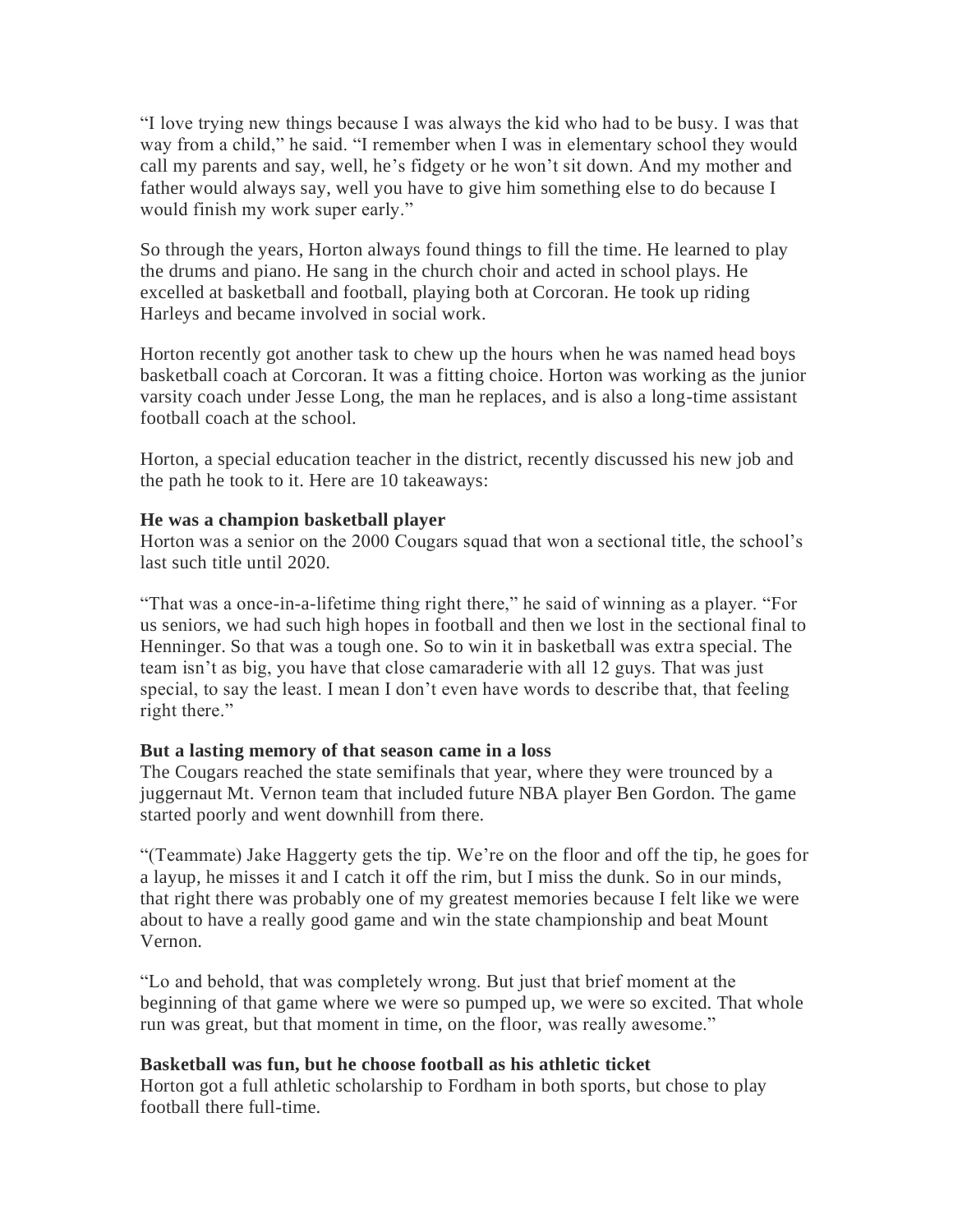"I was absolutely a football player but I was just fortunate and athletic enough to play basketball," said Horton, a wide receiver. "So for me, when you're that young and you're trying to fulfill a dream and you're thinking about possibly, maybe going pro, I thought football gave me the best chance. I ended up having a couple workouts (with NFL teams), didn't make it."

#### **He never really thought about a coaching career while playing**

Horton didn't foresee that as a possibility for himself until long offered him a position in 2003.

"I never imagined a time where I would actually be coaching, let alone be coaching at my alma mater," Horton said. "It sort of kind of fell into my lap. I ended up tearing my ACL, came home and there was Coach Long. He offered me my very first coaching job. He was coaching JV football and basketball at the time, and he asked me if I wanted to be his assistant. That's how I got into coaching. He knew me from the school, he knew I was an athlete at the school, he knew I was from the neighborhood.

"My rapport with the kids, it reminded me of me. And to be honest, when I was playing I wished that we had more coaches that looked like me and represented our neighborhoods. I felt like at stage of my life, I related to them (players) a lot more because I had just come from Corcoran. And I grew up like they grew up in the same neighborhoods that they grew up. So for me to get into get into coaching then, especially that young, from day one I was hooked. I was in love."

# **He has a specific example he wants to set for players**

"I think what I show them that they didn't always see was you can still be an athlete, you can still be cool, while being educated. A lot of our athletes around the district sometimes get it a little lopsided with their thinking about how education plays into their goals of wanting to be athletes. So, for me, that was super-important and I've carried that with me still to this day. If my kids don't graduate, then I didn't do my job as a coach. And I think that's where a lot of my kids really respect the fact that I did it on and off the court, on and off the field."

# **It's important to have varied interests**

"I made it cool for athletes to do uncool things, so to speak. And I think I really brought that to the table and I still carry that with me to this day and I think all my athletes, and just the students around the school in general, they really appreciate that from me."

# **Motorcycles are a true getaway**

"I've been riding motorcycles for 20 years. I travel all over. I ride with a bunch of police officers who ride. We just get on and we just go. I still haven't even put my bike up yet this year because we kept squeaking out some 50 degree days. If it's 50, I'm on. As long as the roads are decent and not full of snow, I'm riding.

"It's so peaceful when I'm on a bike and I can just sit and I can just think and it's just me and the road and all I can hear is the sound around me. But it's almost white noise